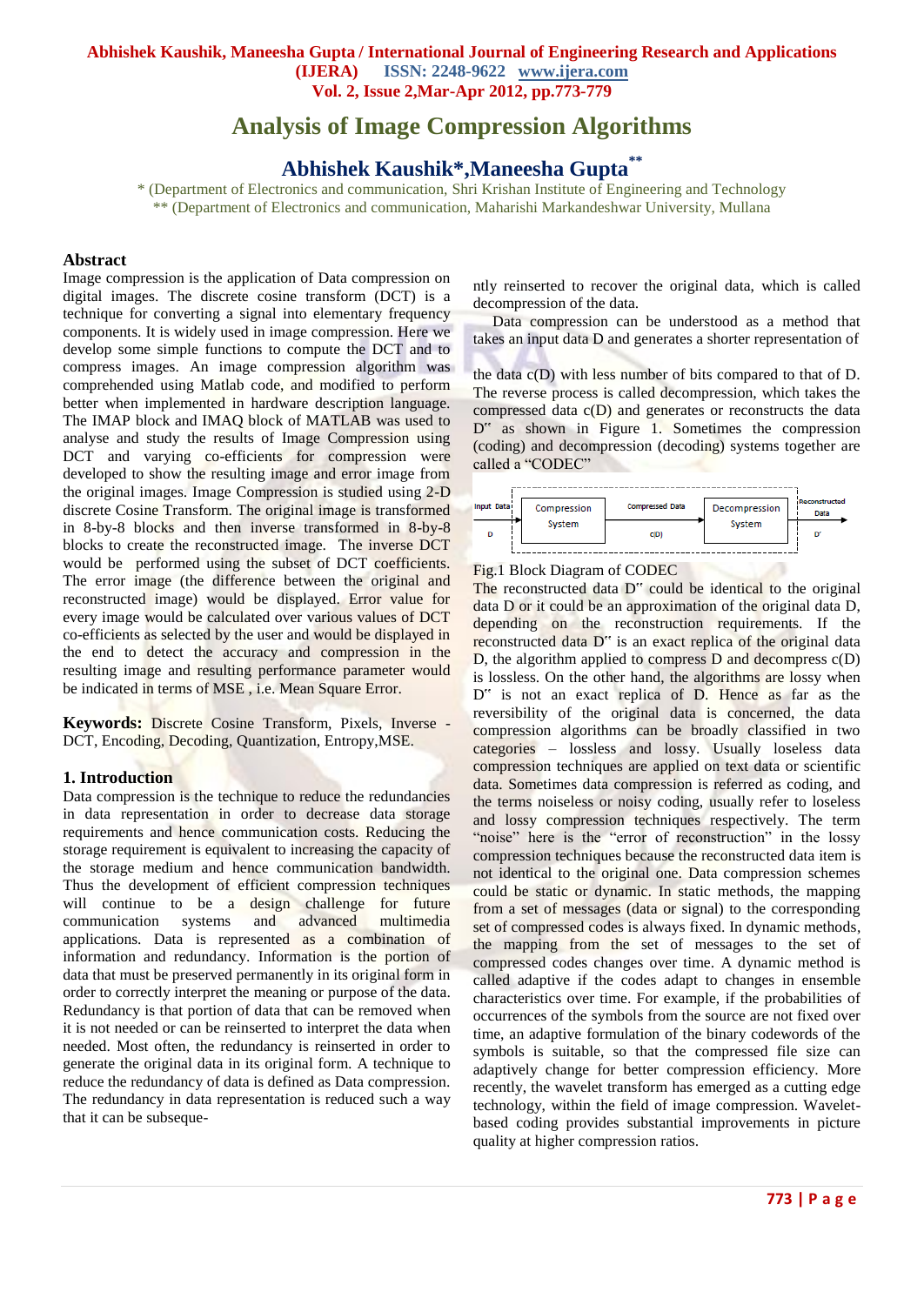$\sim$ **STATE** 

## **2. Discrete Cosine Transform**

The discrete cosine transform (DCT) helps separate the image into parts (or spectral sub-bands) of differing importance (with respect to the image's visual quality). The DCT is similar to the discrete Fourier transform: it transforms a signal or image from the spatial domain to the frequency domain (Fig 2)



**Fig.2** Transformation of function into DCT

A discrete cosine transform (DCT) expresses a sequence of finitely many data points in terms of a sum of [cosine](http://en.wikipedia.org/wiki/Cosine) functions oscillating at different [frequencies.](http://en.wikipedia.org/wiki/Frequency) DCTs are important to numerous applications in science and engineering, from [lossy compression](http://en.wikipedia.org/wiki/Lossy_compression) of [audio](http://en.wikipedia.org/wiki/Audio_compression_(data)) (e.g. [MP3\)](http://en.wikipedia.org/wiki/MP3) and [images](http://en.wikipedia.org/wiki/Image_compression) (e.g. [JPEG\)](http://en.wikipedia.org/wiki/JPEG) (where small high-frequency components can be discarded), to spectral for the numerical solution of [partial differential equations.](http://en.wikipedia.org/wiki/Partial_differential_equations) The use of [cosine](http://en.wikipedia.org/wiki/Cosine) rather than [sine](http://en.wikipedia.org/wiki/Sine) functions is critical in these applications: for compression, it turns out that cosine functions are much more efficient (as described below, fewer are needed to approximate a typical [signal\)](http://en.wikipedia.org/wiki/Signal_(electrical_engineering)), whereas for differential equations the cosines express a particular choice of [boundary conditions.](http://en.wikipedia.org/wiki/Boundary_condition)

 In particular, a DCT is a [Fourier-related transform](http://en.wikipedia.org/wiki/List_of_Fourier-related_transforms) similar to the [discrete Fourier transform](http://en.wikipedia.org/wiki/Discrete_Fourier_transform) (DFT), but using only [real](http://en.wikipedia.org/wiki/Real_number)  [numbers.](http://en.wikipedia.org/wiki/Real_number) DCTs are equivalent to DFTs of roughly twice the length, operating on real data with [even](http://en.wikipedia.org/wiki/Even_and_odd_functions) symmetry (since the Fourier transform of a real and even function is real and even), where in some variants the input and/or output data are shifted by half a sample. There are eight standard DCT variants, of which four are common.

 The most common variant of discrete cosine transform is the type-II DCT, which is often called simply "the DCT"; its inverse, the type-III DCT, is correspondingly often called simply "the inverse DCT" or "the IDCT". Two related transforms are the [discrete sine transforms](http://en.wikipedia.org/wiki/Discrete_sine_transform) (DST), which is equivalent to a DFT of real and odd functions, and the [modified discrete cosine transforms](http://en.wikipedia.org/wiki/Modified_discrete_cosine_transform) (MDCT), which is based on a DCT of overlapping data.

## **3. Related Work, Issues And Possible Solutions**

Apart of so many advantages of Discrete Wavelet Transform,Discrete wavelet transform donot justify wide replacement of DCT to avoid blocking artifacts.Discrete Cosine Transform is a technique for converting a signal into elementary frequency components, widely used in image compression. The rapid growth of digital imaging applications, including desktop publishing, multimedia, teleconferencing, and high-definition television (HDTV) has increased the need for effective and standardized image compression techniques. Among the emerging standards are JPEG, for compression of still images [Wallace 1991]; MPEG, for compression of motion video [Puri 1992]; and CCITT H.261 (also known as Px64), for compression of

video telephony and teleconferencing. There are many research papers that propose 1D Discrete cosine transform technique to modify an image so as to get the compressed data or image model. [1] shows a discrete wavelet technique to compress the images using wavelet theory in VHDL, Verilog. [2] shows FFT approach for data compression.that its histogram has a desired shape. [3] shows the lossless image compression algorithm using FPGA technology. [4] has shown an image compression algorithm using verilog with area, time and power constraints. [5] has shown a simple DCT technique to for converting signals into elementary frequency components using mathematica toolbox. [6] shows comparative analysis of various compression methods for medical images depicting lossless and lossy image compression. [7] shows Fourier analysis and Image processing technique. [8] shows Image compression Implementation using Fast Fourier Transform. [9] depicts a comparative study of Image Compression using Curvelet, Ridgilet and Wavelet Transform Techniques.

 JPEG is primarily a lossy method of compression.JPEG was designed specifically to discard information that the human eye cannot easily see. Slight changes in color are not perceived well by the human eye, while slight changes in intensity (light and dark) are. Therefore JPEG's lossy encoding tends to be more frugal with the gray-scale part of an image and to be more frivolous with the color .DCT separates images into parts of different frequencies where less important frequencies are discarded through quantization and important frequencies are used to retrieve the image during decompression.

## **4.Problem Formulation**

Wavelet based techniques for image compression have been increasingly used for image compression.

 The wavelet uses subband coding to selectively extract different subbands from the given image. These subbands can then be quantized with different quantizers to give better compression.The wavelet filters are specifically designed to satisfy certain constraints called the smoothness constraints. The wavelet filters are designed so that the coefficients in each subband are almost uncorrelated from the coefficients

in other subbands [3]. The wavelet transform achieves better energy compaction than the DCT and hence can help in providing better compression for the same Peak Signal to Noise Ratio (PSNR). A lot of research has been done on the performance comparison of the DWT and DCT for image compression which is less than 1 dB. This proposed work is to analyse the image compression algorithm using 2-dimension DCT. According to the DCT properties, a DC is transformed to discrete delta-function at zero frequency. Hence, the transform image contains only the DC component. To transformed an image into 8 x 8 subsets by applying DCT in 2 dimension. Also, a subset of DCT co-efficients have been prepared in order to perform inverse DCT to get the reconstructed image. The work to be done is to perform the inverse transform of the transformed image and also to generate the error image in order to give the results in terms of MSE (Mean Square Error), as MSE increases, the image quality degrades and as the MSE would decrease, image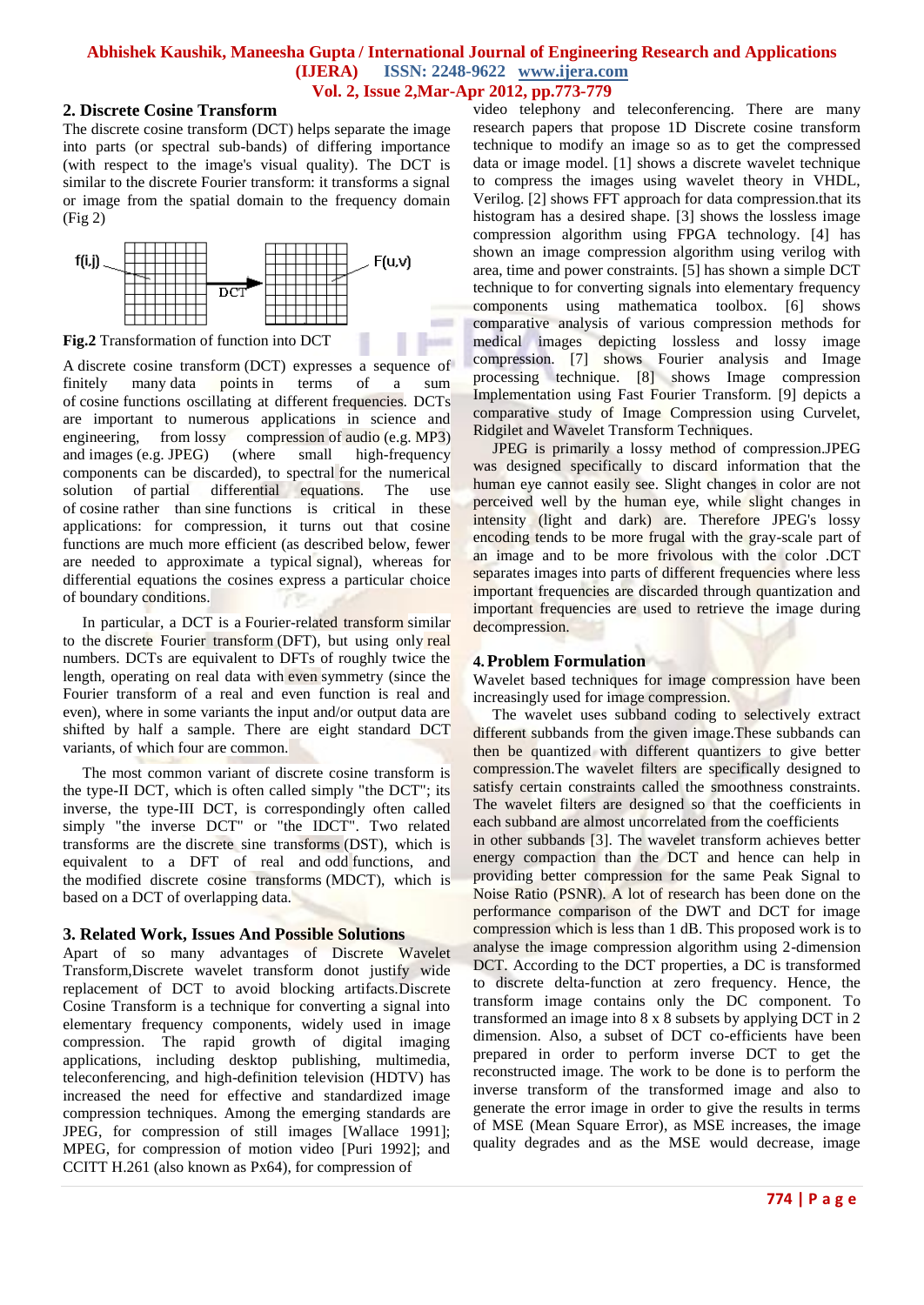## **Abhishek Kaushik, Maneesha Gupta / International Journal of Engineering Research and Applications (IJERA) ISSN: 2248-9622 www.ijera.com**

**Vol. 2, Issue 2,Mar-Apr 2012, pp.773-779**

quality would be enhanced with the help of changing the coefficients for DCT Blocks.

#### **5. Work Methodology**

Image compression is a technique used to reduce the storage and transmission costs. The existing techniques used for compressing image files are broadly classified into two categories, namely lossless and lossy compression techniques. In lossy compression techniques, the original digital image is usually transformed through an invertible linear transform into another domain, where it is highly de-correlated by the transform. This de-correlation concentrates the important image information into a more compact form. The transformed coefficients are then quantized yielding bitstreams containing long stretches of zeros. Such bit-streams can be coded efficiently to remove the redundancy and store it into a compressed file. The decompression reverses this process to produce the recovered image. The 2-D discrete cosine transform (DCT) is an invertible linear transform and is widely used in many practical image compression systems because of its compression performance and computational efficiency [10-12]. DCT converts data (image pixels) into sets of frequencies. The first frequencies in the set are the most meaningful; the latter, the least. The least meaningful frequencies can be stripped away based on allowable resolution loss. DCT-based image compression relies on two techniques to reduce data required to represent the image. The first is quantization of the image"s DCT coefficients; the second is entropy coding of the quantized coefficients [13]. Quantization is the process of reducing the number of possible values of a quantity, thereby reducing the number of bits needed to represent it. Quantization is a lossy process and implies in a reduction of the color information associated with each pixel in the image. Entropy coding is a technique for representing the quantized coefficients as compactly as possible.



#### **Fig.3:** Block Diagram For Compression/Decompression Algorithm

In this paper, a simple entropy encoder algorithm will be proposed and implemented. It works on quantized coefficients of the discrete cosine transform. The basic idea of the new approach is to divide the image into 8x8 blocks and then extract the consecutive non-zero coefficients preceding the zero coefficients in each block. In contrast to the Run\_Length decoder, the output of this encoder consists of the number of the nono-zero coefficients followed by the coefficients themselves for each block. The decompression process can be performed systematically and the number of zero coefficients can be computed by subtracting the number of non-zero coefficients from 64 for each block.

After the reconstructed image is obtained, the error image is also generated using MATLAB image processing commands by subtracting the reconstructed image from the original image and MSE (main square error) is computed to indicate the quality of the reconstructed image that is best when MSE

 $= 0$ , that happens when all the 64 co-efficients are selected in the simulations.

#### **6. Lossless And Lossy Image Compression**

When hearing that image data are reduced, one could expect that automatically also the image quality will be reduced. A loss of information is, however, totally avoided in lossless compression, where image data are reduced while image information is totally preserved. It uses the predictive encoding which uses the gray level of each pixel to predict the gray value of its right neighbor. Only the small deviation from this prediction is stored. This is a first step of lossless data reduction. Its effect is to change the statistics of the image signal drastically. Statistical encoding is another important approach to lossless data reduction. Statistical encoding can be especially successful if the gray level statistics of the images has already been changed by predictive coding. The overall result is redundancy reduction, that is reduction of the reiteration of the same bit patterns in the data. Of course, when reading the reduced image data, these processes can be performed in reverse order without any error and thus the original image is recovered. Lossless compression is therefore also called reversible compression. Lossy data compression has of course a strong negative connotation and sometimes it is doubted quite emotionally that it is at all applicable in medical imaging. In transform encoding one performs for each image run a mathematical transformation that is similar to the Fourier transform thus separating image information on gradual spatial variation of brightness (regions of essentially constant brightness) from information with faster

variation of brightness at edges of the image (compare: the grouping by the editor of news according to the classes of contents). In the next step, the information on slower changes is transmitted essentially lossless (compare: careful reading of highly relevant pages in the newspaper), but information on faster local changes is communicated with lower accuracy (compare: looking only at the large headings on the less relevant pages). In image data reduction, this second step is called quantization. Since this quantization step cannot be reversed when decompressing the data, the overall compression is 'lossy' or 'irreversible'.

#### **7. Jpeg**

The DCT is used in [JPEG](http://en.wikipedia.org/wiki/JPEG) image compression, [MJPEG,](http://en.wikipedia.org/wiki/MJPEG) [MPEG,](http://en.wikipedia.org/wiki/MPEG) [DV,](http://en.wikipedia.org/wiki/DV) and [Theora](http://en.wikipedia.org/wiki/Theora) [video compression.](http://en.wikipedia.org/wiki/Video_compression) There, the twodimensional DCT-II of N x N blocks are computed and the results are [quantized](http://en.wikipedia.org/wiki/Quantization_(signal_processing)) and [entropy coded.](http://en.wikipedia.org/wiki/Entropy_encoding) In this case, *N* is typically 8 and the DCT-II formula is applied to each row and column of the block. The result is an  $8 \times 8$  transform coefficient array in which the  $(0,0)$  element (top-left) is the DC (zero-frequency) component and entries with increasing vertical and horizontal index values represent higher vertical and horizontal spatial frequencies.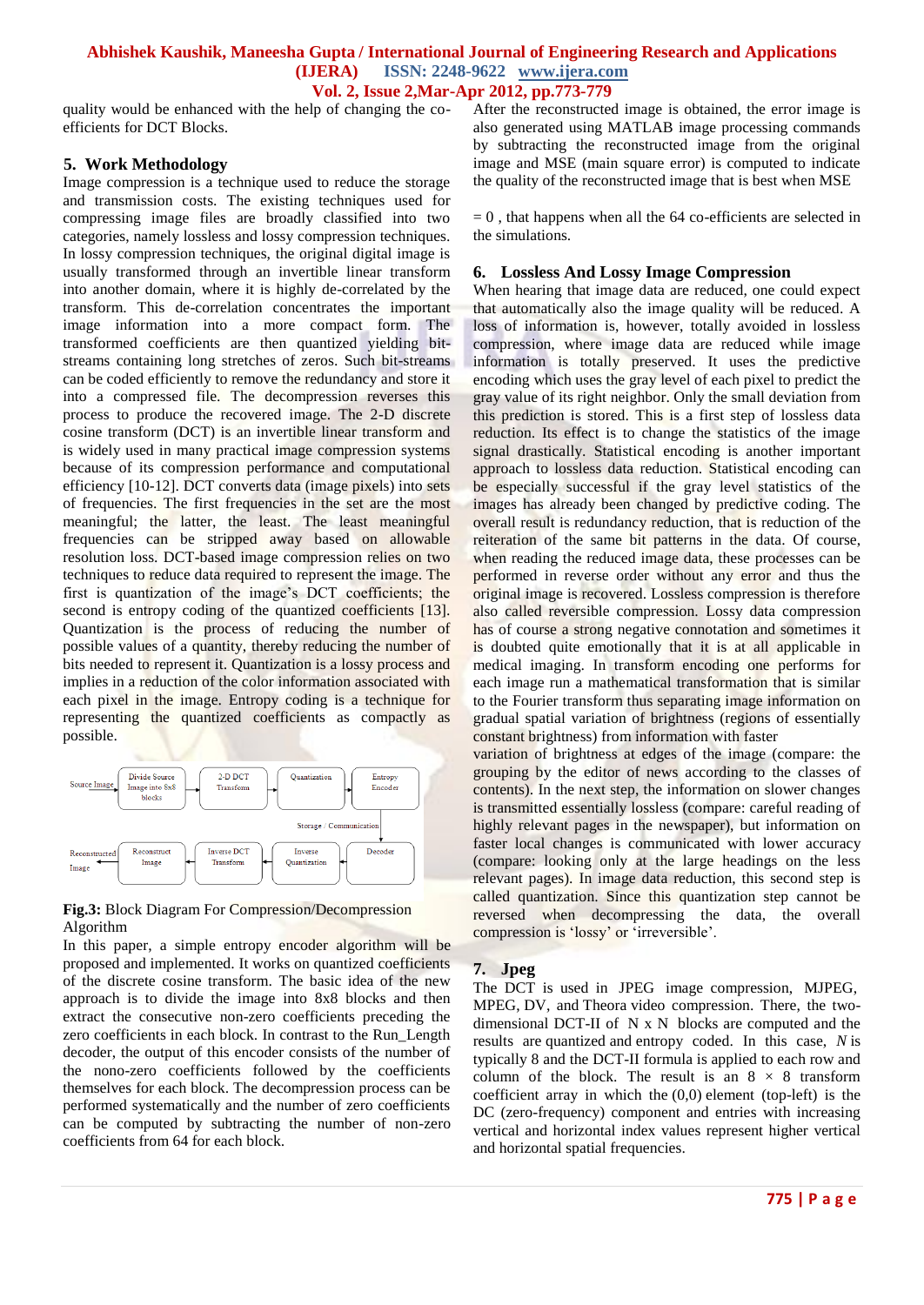It incorporated the last advances in the image compression to provide a unified optimized tool to accomplish both lossless and lossy compression and decomposition using the same algorithm and the bit stream syntax. The systems architecture is not only optimized for compression efficiency at even very low bit-rates, it is also optimized for scalability and interoperability in the networks and noisy mobile environments. The JPEG standard will be effective in wide application areas such as internet, digital photography, digital library, image archival, compound documents, image databases, colour reprography (photocopying, printing, scanning, facsimile), graphics, medical imagery, mobile multimedia communication, 3G cellular telephony, clientserver networking, e-commerce, etc.

#### **8. Quantization**

DCT-based image compression relies on two techniques to reduce the data required to represent the image. The first is quantization of the image's DCT coefficients; the second is entropy coding of the quantized coefficients. Quantization is the process of reducing the number of possible values of a

quantity, thereby reducing the number of bits needed to represent it. Entropy coding is a technique for representing the quantized data as compactly as possible. I have developed functions to quantize images and to calculate the level of compression provided by different degrees of quantization.

#### **9. Entropy Encoding**

After quantization, most of the high frequency coefficients (lower right corner) are zeros. To exploit the number of zeros, a zig-zag scan of the matrix is used yielding to Long strings of zeros. The current coder acts as filter to pass only the string of non-zero coefficients. By the end of this process we will have a list of non-zero tokens for each block preceded by their count. DCT based image compression using blocks of size 8x8 is considered. After this, the quantization of DCT coefficients of image blocks is carried out. After that, entropy encoding technique is applied to the resulting image.

 Entropy encoding is a compression method based on the idea of allotting fewer bits to represent colors that occur frequently in an image and more bits to those that occur infrequently. Shannons entropy equation, allows us to compare an encoding to a theoretical optimum.Processes with this principle are called entropy encoding. There are several of this kind. Entropy encoding is used regardless of the media"s specific characteristics. The data stream to be compressed is considered to be a simple digital sequence, and the semantic of the data is ignored. Entropy encoding is an example of lossless encoding as the decompression process regenerates the data completely. The raw data and the decompressed data are identical, no information is lost.



The general equation for a 1D (*N* data items) DCT is defined by the following equation:

$$
F(u) = \left(\frac{2}{N}\right)^{\frac{1}{2}} \sum_{i=0}^{N-1} \Lambda(i) \cdot \cos\left[\frac{\pi \cdot u}{2 \cdot N} (2i+1)\right] f(i)
$$
\n(1)

and the corresponding inverse 1D DCT transform is simple *F -*  $^{1}(u)$ , i.e.:where

$$
\Lambda(i) = \begin{cases} \frac{1}{\sqrt{2}} & \text{for } \xi = 0\\ 1 & \text{otherwise} \end{cases}
$$
 (2)

The general equation for a 2D (*N* by *M* image) DCT is defined by the following equation:

$$
F(u,v) = \left(\frac{2}{N}\right)^{\frac{1}{2}} \left(\frac{2}{M}\right)^{\frac{1}{2}} \sum_{i=0}^{N-1} \sum_{j=0}^{M-1} \Lambda(i) \cdot \Lambda(j) \cdot \cos\left[\frac{\pi \cdot u}{2 \cdot N}(2i+1)\right] \cos\left[\frac{\pi \cdot v}{2 \cdot M}(2j+1)\right] \cdot f(i,j)
$$
(3)

and the corresponding inverse 2D DCT transform is simple F  $^{1}(u,v)$ , i.e.:

where

$$
\Lambda(\xi) = \begin{cases} \frac{1}{\sqrt{2}} & \text{for } \xi = 0\\ 1 & \text{otherwise} \end{cases} \tag{4}
$$

The basic operation of the DCT is as follows:

- The input image is N by M;
- $\bullet$  f(i,j) is the intensity of the pixel in row i and column j;
- $F(u, v)$  is the DCT coefficient in row k1 and column k2 of the DCT matrix.
- For most images, much of the signal energy lies at low frequencies; these appear in the upper left corner of the DCT.
- Compression is achieved since the lower right values represent higher frequencies, and are often small - small enough to be neglected with little visible distortion.
- The DCT input is an 8 by 8 array of integers. This array contains each pixel's gray scale level;
- 8 bit pixels have levels from 0 to 255.
- Therefore an 8 point DCT would be:

where,  
\n
$$
\Lambda(\xi) = \begin{cases}\n\frac{1}{\sqrt{2}} & \text{for } \xi = 0 \\
1 & \text{otherwise}\n\end{cases}
$$
\n(5)

#### **10. INVERSE DCT**

Using the normalization conventions above, the inverse of DCT-I is DCT-I multiplied by 2/(N-1) The inverse of DCT-IV is DCT-IV multiplied by 2/N. The inverse of DCT-II is DCT-III multiplied by 2/N and vice versa.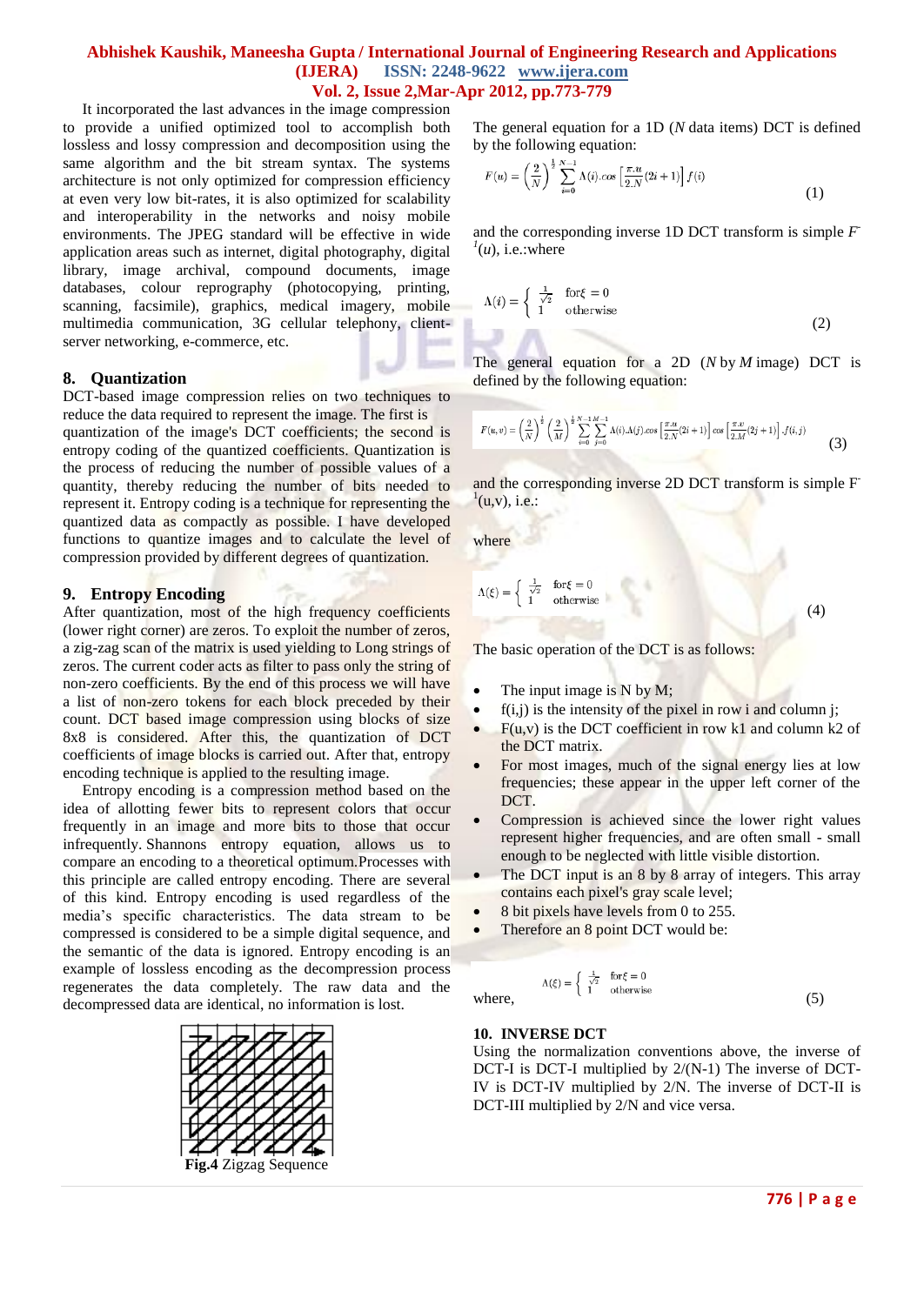## **Abhishek Kaushik, Maneesha Gupta / International Journal of Engineering Research and Applications (IJERA) ISSN: 2248-9622 www.ijera.com**

**Vol. 2, Issue 2,Mar-Apr 2012, pp.773-779**

 Like for the DFT, the normalization factor in front of these transform definitions is merely a convention and differs between treatments. For example, some authors multiply the transforms by  $\sqrt{2/N}$  so that the inverse does not require any additional multiplicative factor. Combined with appropriate factors of  $\sqrt{2}$  (see above), this can be used to make the transform matrix orthogonal.

#### **10.1. Multidimensional Dct's**

Multidimensional variants of the various DCT types follow straightforwardly from the one-dimensional definitions: they are simply a separable product (equivalently, a composition) of DCTs along each dimension.

 For example, a two-dimensional DCT-II of an image or a matrix is simply the one-dimensional DCT-II, from above, performed along the rows and then along the columns (or vice versa). Technically, computing a two- (or multi-) dimensional DCT by sequences of one-dimensional DCTs along each dimension is known as arow-column algorithm (after the twodimensional case). That is, the 2d DCT-II is given by the formula (omitting normalization and other scale factors, as above):  $-5972.77$ 

$$
X_{k_1,k_2} = \sum_{n_1=0}^{N_1-1} \left( \sum_{n_2=0}^{N_2-1} x_{n_1,n_2} \cos \left[ \frac{\pi}{N_2} \left( n_2 + \frac{1}{2} \right) k_2 \right] \right) \cos \left[ \frac{\pi}{N_1} \left( n_1 + \frac{1}{2} \right) k_1 \right]
$$
  
= 
$$
\sum_{n_1=0}^{N_1-1} \sum_{n_2=0}^{N_2-1} x_{n_1,n_2} \cos \left[ \frac{\pi}{N_1} \left( n_1 + \frac{1}{2} \right) k_1 \right] \cos \left[ \frac{\pi}{N_2} \left( n_2 + \frac{1}{2} \right) k_2 \right].
$$
 (6)

**Fig5:** Two-Dimensional DCT Frequencies From The JPEG DCT

As with multidimensional FFT algorithms, however, there exist other methods to compute the same thing while performing the computations in a different order (i.e. interleaving/combining the algorithms for the different dimensions).

 The inverse of a multi-dimensional DCT is just a separable product of the inverse(s) of the corresponding onedimensional DCT(s) (see above), e.g. the one-dimensional inverses applied along one dimension at a time in a rowcolumn algorithm.

 The image to the right shows combination of horizontal and vertical frequencies for an 8 x 8  $(N_1 = N_2 = 8)$  twodimensional DCT. Each step from left to right and top to bottom is an increase in frequency by 1/2 cycle. For example, moving right one from the top-left square yields a half-cycle increase in the horizontal frequency. Another move to the right yields two half-cycles. A move down yields two halfcycles horizontally and a half-cycle vertically. The source data (8x8) is transformed to a linear combination of these 64 frequency squares

#### **11. Mse : Mean Square Error**

The phrase Mean Square Error, often abbreviated MSE (also called PSNR, Peak Signal to Noise Ratio) is an engineering term for the ratio between the maximum possible power of a [signal](http://en.wikipedia.org/wiki/Signal_(information_theory)) and the power of corrupting noise that affects the fidelity of its representation. Because many signals have a

very wide [dynamic range,](http://en.wikipedia.org/wiki/Dynamic_range) MSE is usually expressed in terms of the [logarithmic](http://en.wikipedia.org/wiki/Logarithm) [decibel](http://en.wikipedia.org/wiki/Decibel) scale.

 The MSE / PSNR is most commonly used as a measure of quality of reconstruction of lossy compression [codecs](http://en.wikipedia.org/wiki/Codec) (e.g., for [image compression\)](http://en.wikipedia.org/wiki/Image_compression).The signal in this case is the original data, and the noise is the error introduced by compression. When comparing compression codecs it is used as an approximation to human perception of reconstruction quality, therefore in some cases one reconstruction may appear to be closer to the original than another, even though it has a lower PSNR (a higher PSNR would normally indicate that the reconstruction is of higher quality). One has to be extremely careful with the range of validity of this metric; it is only conclusively valid when it is used to compare results from the same codec (or codec type) and same content.

 It is most easily defined via the [mean squared error](http://en.wikipedia.org/wiki/Mean_squared_error) (MSE) which for two *m*×*n* monochrome images *I* and *K* where one of the images is considered a noisy approximation of the other is defined as:

$$
MSE = \frac{1}{m n} \sum_{i=0}^{m-1} \sum_{j=0}^{n-1} [I(i,j) - K(i,j)]^2
$$
 (7)

The PSNR is defined as:

$$
PSNR = 10 \cdot \log_{10} \left( \frac{MAX_I^2}{MSE} \right)
$$

$$
= 20 \cdot \log_{10} \left( \frac{MAX_I}{\sqrt{MSE}} \right)
$$
(8)

Here,  $MAX<sub>I</sub>$  is the maximum possible pixel value of the image. When the pixels are represented using 8 bits per sample, this is 255. More generally, when samples are represented using linear PCM with B bits per represented using linear PCM with B bits per sample,  $MAX<sub>I</sub>$  is  $2B-1$ . For color images with three RGB values per pixel, the definition of PSNR is the same except the MSE is the sum over all squared value differences divided by image size and by three.



Q=30, PSNR 36.81dB

Original uncompressed image.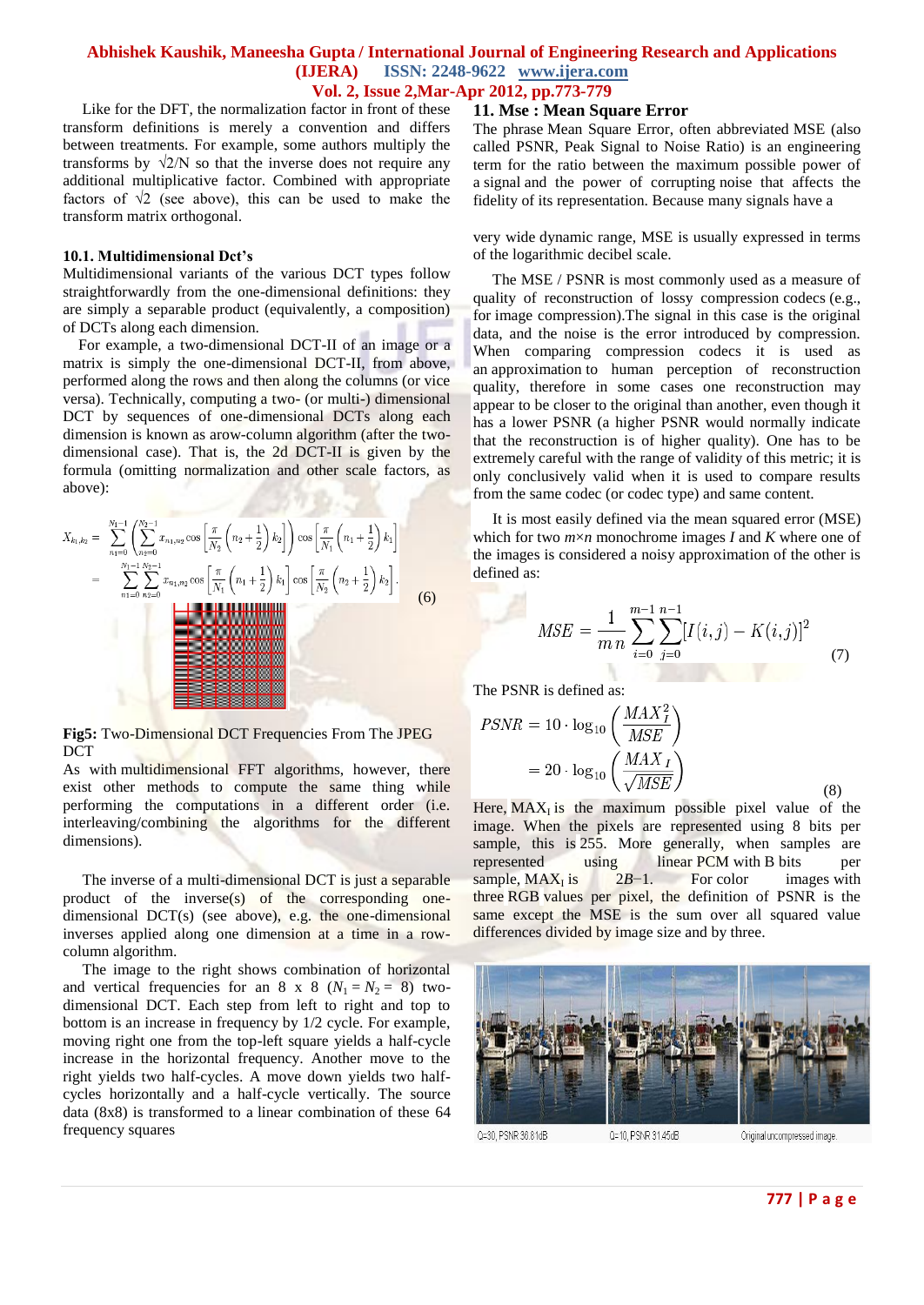Fig.6: Example luma PSNR values for a cjpeg compressed image at various quality levels

## a) Original Image

#### **12.Simulations And Results**

The window shows the original image, reconstructed image after applying 2D – DCT and the computed error image. On the right hand side, top is shown a slider option to vary the number of coefficients of 8 x 8 blocks image input for DCT matrix that could have a value in between 1 to 64. Apply button is present to finally apply the DCT on the image selected after setting the number of co-efficients for the image compression. Also, MSE is calculated and displayed on the bottom of the images indicating the quality of reconstructed image.In the above picture, all the 64 co-efficients have been selected and error image is obtained zero with mean square error value i.e.  $MSE = 0$  indicating that best reconstruction is attained at highest number of co-efficients has been selected. The window for showing the results that appear on the screen when running the code is shown below:



Analysis of Image Compression Algorithm using DCT is conducted on Six natural images out of which Pepper Image has been shown before and after reconstruction along with their obtained MSE.



After DCT  $(25%)$ : DCT Coefficients selected = 16



b) Reconstructed Image c) Error Image

Mean Square Error  $= 0.00049$ After DCT (50%) : Coefficients selected = 32





d) Reconstructed Image e) Error Image

Mean Square Error  $= 0.000128$ After DCT (100%) : Coefficients selected = 64



f) Reconstructed Image g) Error Image

Mean Square Error  $= 0.0$ 



In the above picture, all the 64 co-efficients have been selected and error image is obtained zero with  $MSE = 0$ indicating that best reconstruction is attained at highest number of co-efficients been selected